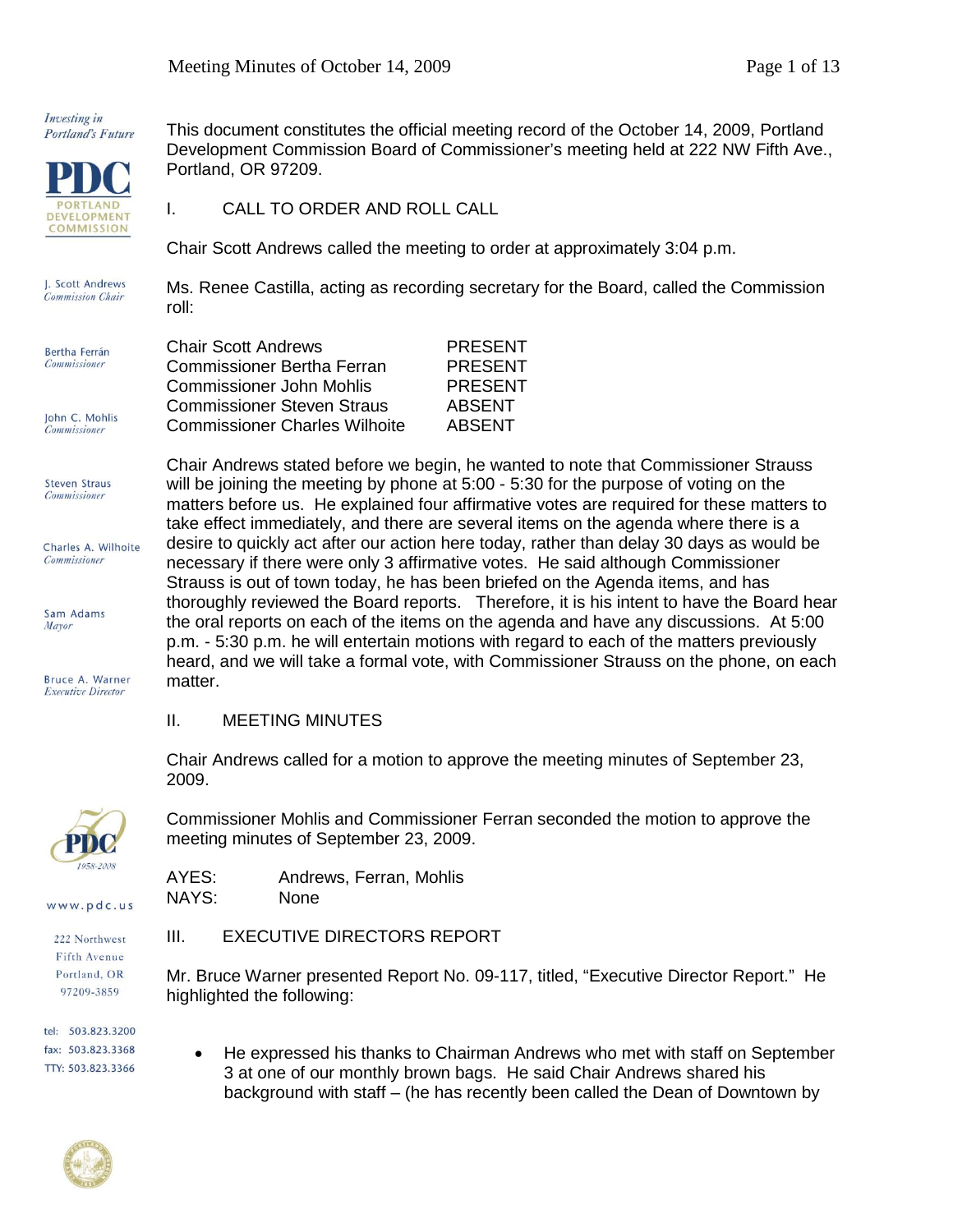Portland media.) He also discussed his priorities while serving on the board and voiced his optimism about the city's future. He told the group that many companies could be anywhere in the world, but they choose to be in Portland. It was a great opportunity for staff to learn more about Chairman Andrews and the work he hopes to accomplish while serving on our Board.

- Chair Andrews spoke on behalf of PDC at a celebration for the downtown Courtyard by Marriott project at SW  $6<sup>th</sup>$  and Oak (near Big Pink). The hotel was celebrating having achieved LEED Gold status. Sage Development has now developed the two LEED certified hotels in Portland: The Nines atop Macy's (LEED Silver) and now the Courtyard by Marriott. Both Marriott and Sage are proud of this accomplishment and LEED certification is no small feat for hotels since they are big users of water and electricity. The use of dual flush toilets, electricity from renewable sources, and even the recycling of kitchen grease into biodiesel helped Sage and Marriott achieve this certification. PDC assisted the project with a Commercial Property Redevelopment Loan and two Storefront and two Lighting Improvement Program grants. The beautiful new hotel replaces a building which sat empty for 16 years and reactivates this important downtown corner.
- Mr. Warner expressed his thanks as well to Commissioner Mohlis for speaking at the opening of the Pardee Commons housing project on September 18. There is more information about this event in the Housing section of this report.
- At the August 26, 2009 Commission meeting, the Board requested staff report back on some of the successes of the Center Commons project. The project was identified during the public testimony for the Gateway Glisan project. John Charles, President of the Cascade Policy Institute questioned whether transit orient development projects really work to reduce transit trips and auto-dependent behavior. Mr. Charles suggested the board look closer at the results of the Center Commons project and then determine whether transit oriented development (TOD) is effective at achieving the goals of the program. Staff has completed a summary on this subject and it is Attachment A.
- On September 21-25, PDC staff joined a team of a dozen economic developers and private sector business representatives, primarily from the Portland metropolitan area, to pitch the region at the  $24<sup>th</sup>$  European Photovoltaic Solar Energy Conference and Exhibition. The team's exhibition booth, one-on-one appointments, and special events held during the conference led to more than 100 contacts with companies and generated at least 20 active leads to follow up on for inbound investment and recruitment – mostly focused on building up the existing solar manufacturing supply chain. An off-site dinner on the second night of the show attracted 60 people, including representatives of key companies targeted for business attraction. Staff had substantive talks with new prospects Applied Materials, Unichem, and OTB USA about Portland's attributes and benefits for business; and launched initial discussions about Portland expansion projects by two German firms with Portland presence. Our work at the show moved a number of prospective recruitment and expansion projects forward, some specifically located within city of Portland borders and others slated for the region.
- A new park for the Gateway neighborhood, long identified as one of the city's most parkdeficient districts, will take a step closer to reality with a \$200,000 Brownfields Clean-up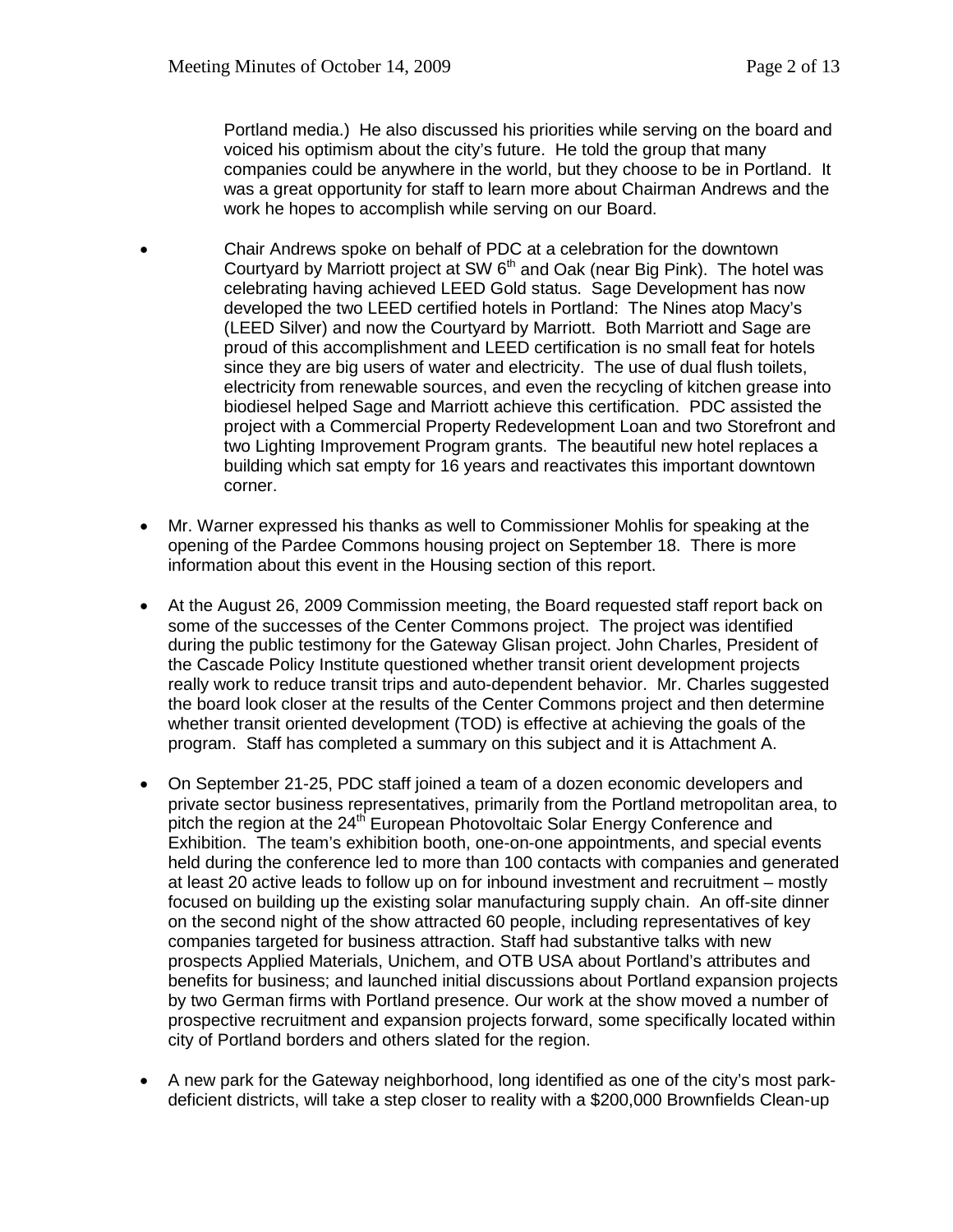Grant from the U.S. Environmental Protection Agency (EPA), awarded in August 2009 to PDC for site clean-up. PDC and Portland Parks and Recreation (PP&R) are partners in the Gateway Neighborhood Park site at 10506-10512 and 10520 NE Halsey Street. Environmental assessments of the four-acre site revealed contaminants on the southern property that require remediation. The EPA grant funds will go toward cleaning up the property and obtaining a No Further Action determination by the Oregon Department of Environmental Quality, which will essentially give the site a clean bill of health. Ultimately, PDC and PP&R expect the site to be transformed into a three-acre park, with one acre of supporting, complementary redevelopment. Acquisition of property in Gateway for a park has been a priority since the inception of the Gateway Regional Center Urban Renewal Area (URA) in 2001; the Gateway Neighborhood Park will be the first public park added to the district in the past eight years. An extensive public outreach and participation effort will be included in the master planning effort to determine the most appropriate features and design to serve park users.

- On Tuesday, September 15, 2009, the 32-member Rose Quarter Development Stakeholder Advisory Committee met for the first time, chaired by Mayor Sam Adams. Over the next 12 months, the committee will examine renovation and adaptive reuse options for the Memorial Coliseum and will provide feedback on the Rose Quarter Development Strategy. The city and PDC have created a separate website [\(www.rosequarterdevelopment.org\)](http://www.rosequarterdevelopment.org/) to encourage public input via comments and Twitter feeds. Meeting agendas and video summaries are also posted on the site along with the committee roster, FAQs and news clips about the project.
- The Mortgage Credit Certificate (MCC) Program is still very active and housing staff is beginning to prepare a new request of additional bond cap authority from the state's Private Activity Bond Committee in order to continue the program. In partnership with the staff at the Portland Housing Bureau (PHB), staff continues to develop the Neighborhood Stabilization (NSP) homebuyer assistance program which is being called "Own Your Own," as well as negotiating an amendment to the Sub recipient Contract between PDC and PHB. The amendment will provide PDC the budgetary and program implementation authority to begin implementing the NSP program.
- On September  $18<sup>th</sup>$ , PDC and partners celebrated the grand opening of Pardee Commons located at SE 122<sup>nd</sup> and Pardee in the Lents Town Center URA. The project offers 10 new affordable for-sale homes that are now some of the greenest single family homes in the city. The homes are certified Earth Advantage Platinum and feature solar hot water, "tight house" design, heat recovery ventilators and other sustainability features that will make them incredibly efficient for the new homeowners moving in soon. All homes pre-sold within one week of being marketed. Cityhouse Builders and Proud Ground worked with PDC to make this project happen. Nearly 50 jobs were supported through the term of the construction. The project demonstrates remarkable quality and design and is a landmark development for outer SE Portland.
- The Pearl Family Housing project closed financing on September 24<sup>th</sup>, 2009. This project, located at 1350 NW Raleigh, is new construction of 138 mostly 3-bedroom units in the River District URA. The project also provides expansion space for lower grades (K-2 most likely) of the Portland Public Schools system. Once the existing commercial tenant relocates, expected to be a few weeks from closing, construction will begin on this \$52 million project. The project will generate an estimated 282 temporary construction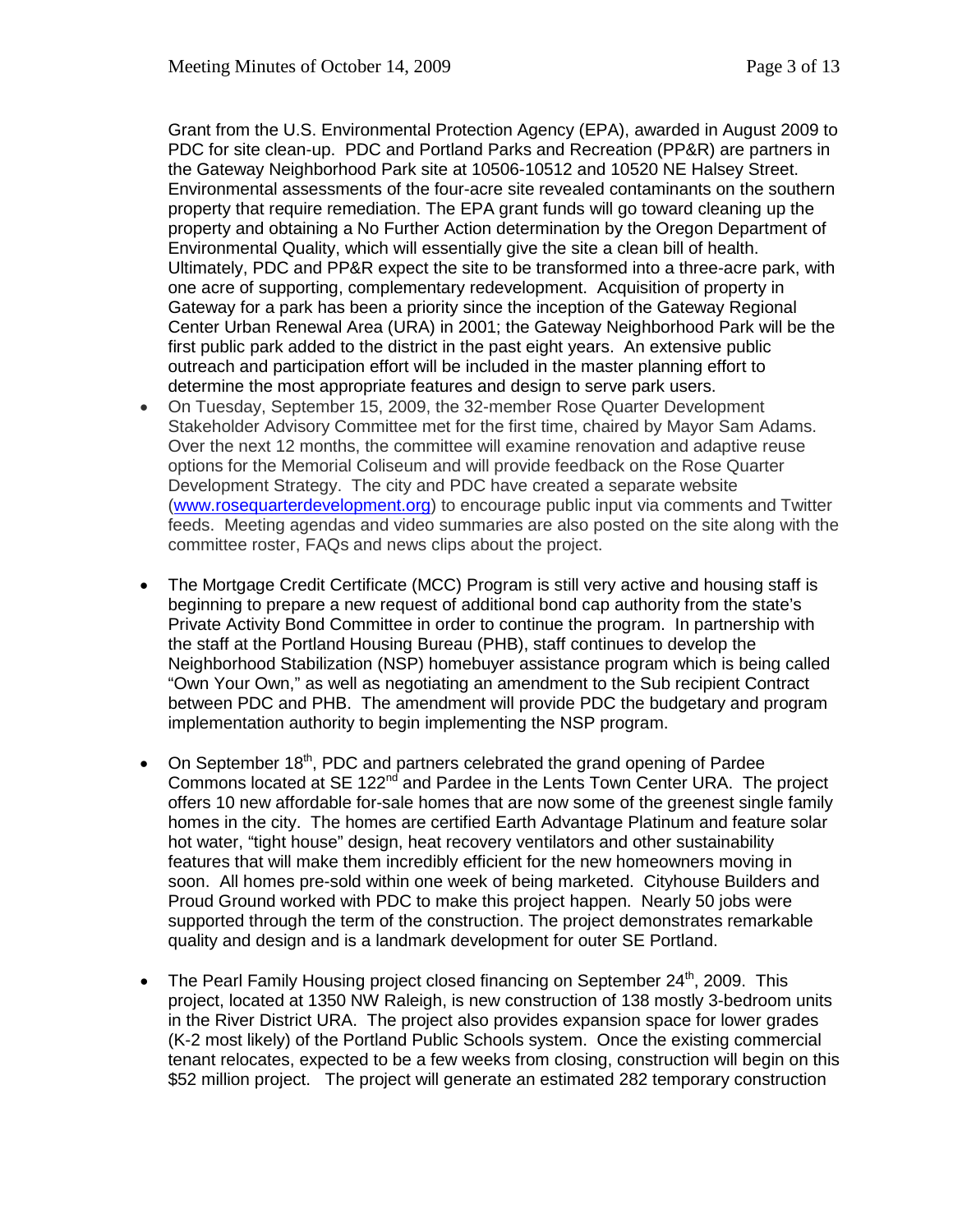jobs, and a total of 541 multiplier jobs associated with various aspects of the project during its 18-month construction period.

• Workforce diversity among apprentice workers continues to lead diversity efforts. The total female apprentice hours represent **18.27%** of the total apprentice hours, or over 7 percentage points ahead of the combined journey/apprentice goal of 12%, for the fiscal year. Of the apprentice hours that have been worked in this fiscal year, **28%** have been worked by people of color. Continuing to encourage the recruitment and retention of women and people of color via the apprenticeship system could have a positive impact on the overall diversity of the construction industry. The summary table below represents the total workforce diversity (apprentice and journey level workers) for the three projects referenced above:

| Goal | Women | <b>People of Color</b> | <b>Apprentice</b> | <b>Difference</b> |
|------|-------|------------------------|-------------------|-------------------|
| 12%  | 6.25% |                        |                   | (5.75%)           |
| 18%  |       | 27.92%                 |                   | $+9.92%$          |
| 20%  |       |                        | 23.44%            | +3.44%            |

- Mr. Warner stated Center Commons has been recognized as a successful and pioneering transit-oriented development. Built in 1999, Center Commons is a five-acre redevelopment located within walking distance of the Northeast 60th Avenue MAX light rail station. It is a transit-oriented development consisting of four apartment buildings and 26 townhouses. The apartment buildings (Center Square) contain 172 units of affordable housing for seniors, 60 affordable family units and 56 market rate units. An on-site day care facility and a play area for children are also included. The three-story condominium townhouses were built primarily for first time homeowners and were made available for sale to both conventional and below-median-income buyers. Income qualifying households receive a 10-year transit-oriented property tax abatement from the City of Portland because of the development's proximity to the MAX light rail system. Phase I and II i.e. The Commons and Center Village apartment complexes received a PDC direct investment of \$3 million of Housing Investment Fund (HIF) resources which leveraged more than \$24 million in tax credit equity, bonds and bank loans.
	- 1. A study cited in the Effects of TODs on Housing, Parking and Travel by C. Switzer (2002) found that at the Center Commons TOD, 30 percent of respondents owned fewer cars than they did at their previous residence, and that 37 percent of respondents did not own any car.

| # of              |                   |           |        |
|-------------------|-------------------|-----------|--------|
| <b>Vehicles</b>   | <b>Previously</b> | Currently | Change |
| No Car            |                   | 36        | 42%    |
| One Car           | 60                | 54        | $-10%$ |
| Two Cars          |                   |           | $-64%$ |
| <b>Three Cars</b> |                   |           | 33%    |
| <b>Five Cars</b>  |                   |           | 100%   |

Table 16: Auto Ownership at Center Commons TOD

urce: Switzer, 2002 The Center Commons Transit Oriented Developm

## IV. PUBLIC COMMENT FOR ITEMS NOT ON THE AGENDA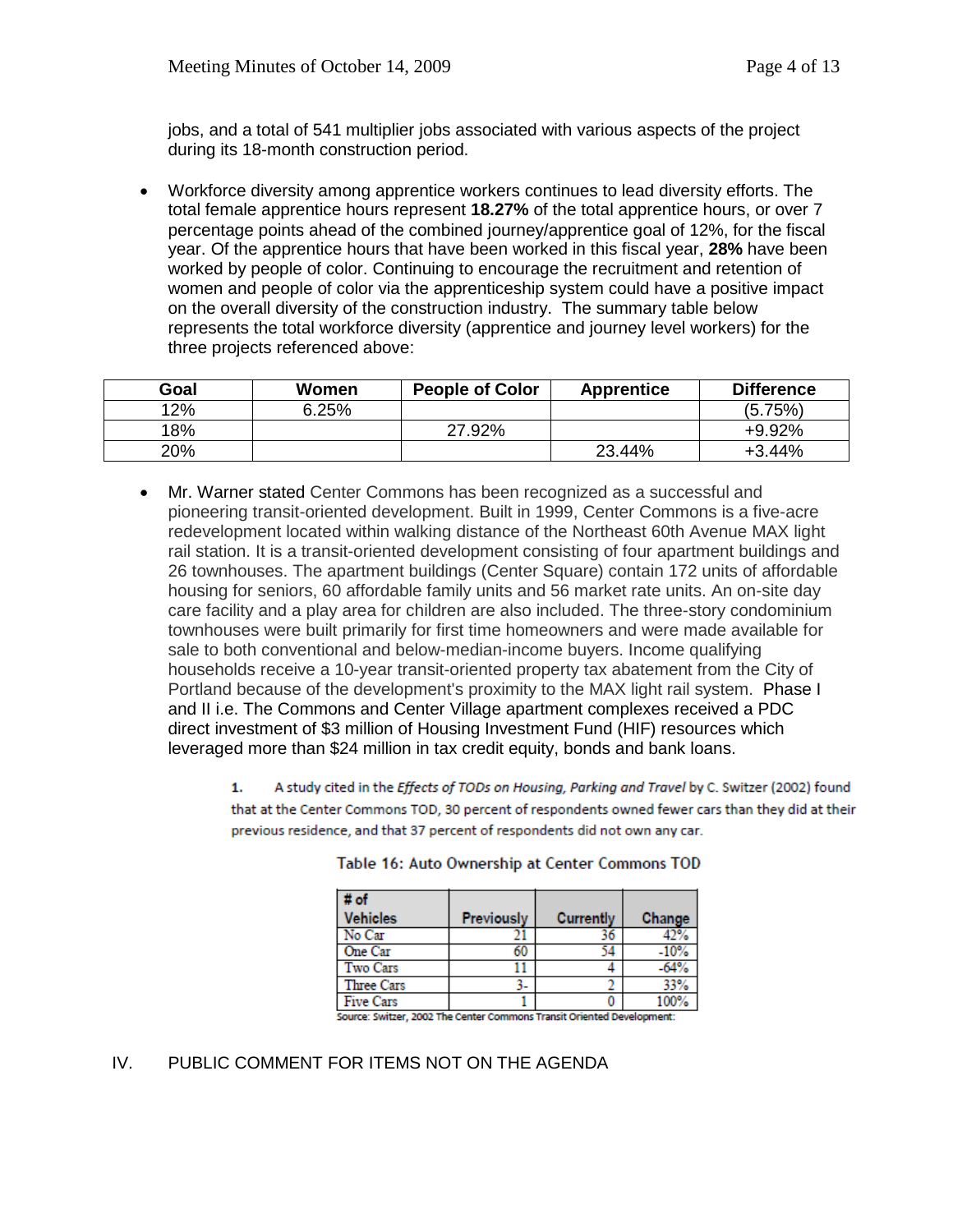As there were no public comment for items not on the agenda, Chair Andrews moved to the next agenda item.

V. RESOLUTION REQUESTING THE PORTLAND CITY COUNCIL ISSUE BONDS PAYABLE FROM THE RIVER DISTRICT URBAN RENEWAL AREA TAX INCREMENT REVENUES TO FINANCE THE RESOURCE ACCESS CENTER

Ms. Julie Cody and Ms. Faye Brown presented Report No. 09-121, titled, "Resolution Requesting the Portland City Council Issue Bonds Payable from the River District Urban Renewal Area Tax Increment Revenues to Finance the Resource Access Center."

Ms. Cody explained the proposed Resolution requests the City of Portland City Council to issue bonds payable from the River District Urban Renewal Area tax increment revenues to finance the Resource Access Center and authorizes pledging revenues from that area to those bonds and provides for related matters.

Ms. Brown stated the Resource Access Center is included in the Amended and Restated River District Urban Renewal Plan adopted by City Council on June 24, 2009 and the Amended and Restated River District Urban Renewal Plan Second Amendment approved the Commission on September 23, 2009. Additionally, this action supports the City's Affordable Housing Tax Increment Financing (TIF) Set Aside Policy.

Ms. Brown further stated Debt service costs are expected to be paid from River District URA tax increment revenues. Current urban renewal tax revenue projections show that urban renewal tax revenues will be generated by the area in amounts sufficient to service the debt service requirements on the Bonds. It is anticipated that funding for RAC in Fiscal Year 2009-10 will not exceed \$16 million. The appropriations for this amount was included in the Fiscal Year 2009-10 Budget Amendment No. 1 approved by the Commission on September 23, 2009. She also said the total amount of the debt service on the bonds will not be known until the final take out issuance in 2011 or 2012 and is subject to some interest rate risk. However, current tax increment revenue forecasts indicate sufficient revenues to service the debt requirements on the bonds using conservative estimates.

Commissioner Mohlis reminded staff of the importance of staying within the previously adopted budget of \$29.5 million as there are no additional funds for this project available.

Chair Andrews reminded staff the vote on this action would occur approximately 5-5:30 p.m. once Commissioner Straus was contacted.

VI. APPROVAL OF A NEIGHBORHOOD STABLIZATION PROGRAM – FUNDED FINANCIAL ASSISTANCE PROGRAM – OWN YOUR OWN PROGRAM GUIDELINES

Mr. Jon Gail presented Report No. 09-122, titled, "Approval of a Neighborhood Stabilization Program – Funded Financial Assistance Program – Own Your Own Program Guidelines."

Mr. Gail stated the Neighborhood Stabilization Program (NSP) was authorized as a part of the federal Housing and Economic Recovery Act (HERA) of 2008 to provide emergency assistance for state and local governments to acquire and rehabilitate foreclosed properties in targeted areas throughout the country. The primary goals of program are to stimulate the local housing market and ensure that vacant foreclosed properties in the target areas are quickly put back in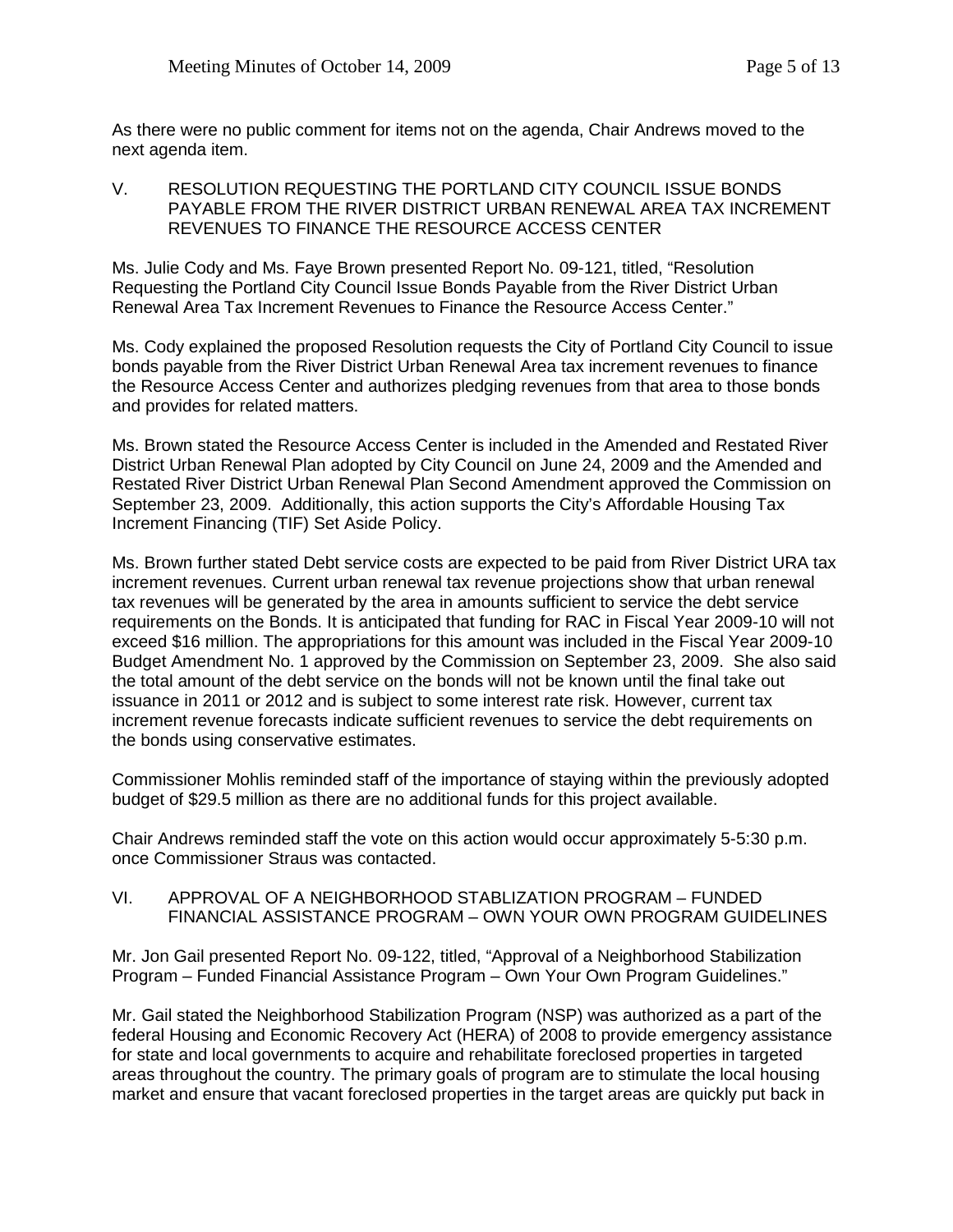service as owner or renter occupied housing. NSP funds are permitted to be used as financial assistance to homebuyers, to purchase and rehabilitate eligible properties, for land banking proposals, to demolish blighted structures or to redevelop demolished or vacant foreclosed properties in designated target areas. These areas include portions of North, North East, and South East Portland, as well as, portions of Fairview, Maywood Park, and Troutdale. OHCS identified these target areas based the income level, high cost lending rates, foreclosure rates, price declines, and vacancy rates at the census block group level. OHCS is expected to update these areas during the implementation phase of the program. PDC will then update the target areas accordingly.

Mr. Gail further stated PHB and Multnomah County staff agreed to budget \$1,182,415 to fund the Own Your Own (OYO) Program. The OYO Program provides homebuyers financing in the form of a deferred payment loan to households earning 120% of MFI or less to purchase eligible foreclosed properties in the NSP target areas. Borrowers are required to occupy the properties as their primary residence. OYO Loan funds may be used for down payment, closing costs and home repairs to acquire and rehabilitate eligible properties. Prior to occupancy properties must pass a Pest and Dry Rot Inspection, Lead Risk Assessment and meet the Housing Quality Standards. The OYO loans are zero interest deferred payment mortgages with a 99 year loan term. The loan must be repaid if the borrower refinances, no longer occupies the property, or sells/transfers title to the property. Eligible first mortgage loan products are limited to fixed rate 30 year loans obtained with modest loan fees and with a market interest rate. The public's interest level in the OYO program is very high. PDC staff has already received over 450 phone calls and e-mails inquiring about the program as a result of an article that ran in the Oregonian in late August. The NSP funds budgeted for OYO are expected to serve 24 to 30 households and to be fully expended by June 30, 2010. PDC staff is recommending a lottery selection process over a first-come-first serve approach due to the tremendous demand for the program.

Mr. Gail said after the program is approved by the Board and City Council and all the necessary planning and preparation is complete, PDC will begin accepting applications for the OYO program. To apply interested households will need to provide: a credit approval letter for a loan with acceptable terms consistent with the NSP and OYO Program Guidelines; proof of income; proof of a 1% down payment; and a complete application form. All applicants who meet an application submission deadline will then be entered into the lottery to determine the order they will be offered the funding and to establish a wait list. If approved by OHCS, the drawing will give a first preference to low-income (80% of the Median Family Income or below) first time homebuyers, and then to higher income first-time homebuyers (80 to 120% of the MFI), and finally all others will be drawn. After the drawing the selected households will have 45 days to enter into a sale agreement, 60 more days to close the loan and 90 more days to complete any necessary repairs on the home and occupy the home. PDC expects to fully expend all the NSP funds budgeted for the OYO program by June 30, 2010. PDC and PHB are currently negotiating with OHCS regarding removal of the share of appreciation clause, as well as, the insertion of a preference or a set aside for low income first time homebuyers. If OHCS grants these approvals the OYO Program Guidelines will be updated accordingly.

Commissioner Ferran suggested updating the list of foreclosure homes regularly as qualified homes are sold.

Chair Andrews reminded staff the vote on this action would occur approximately 5-5:30 p.m. once Commissioner Straus was contacted.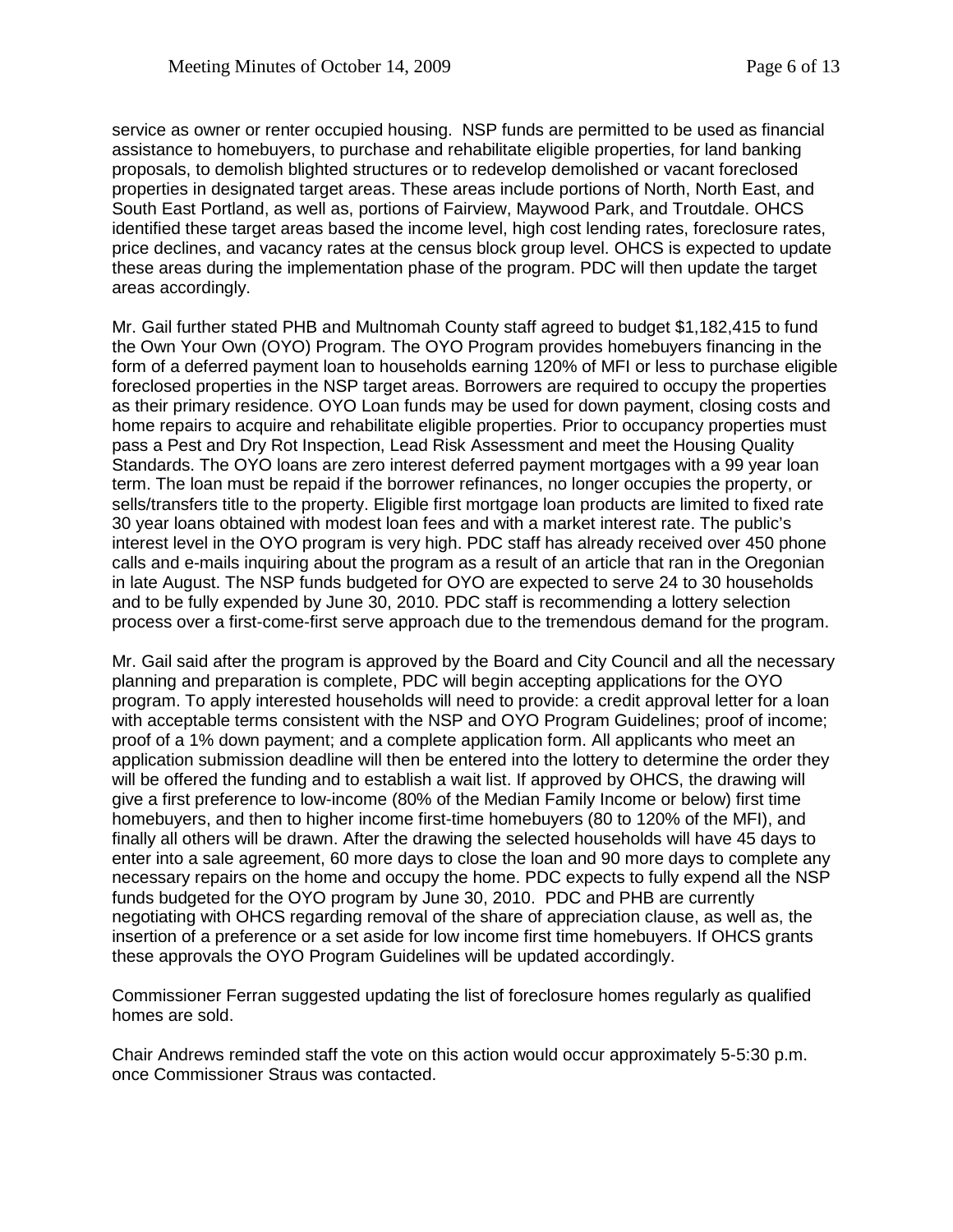#### VII. AMEND SUBRECIPIENT CONTRACT WITH THE PORTLAND HOUSING BUREAU ADOPTED ON JULY 22, 2009

Mr. Jon Gail presented Report No. 09-123, titled, "Amend Subrecipient Contract with the Portland Housing Bureau Adopted on July 22, 2009."

Mr. Gail stated the Neighborhood Stabilization Program (NSP) was authorized as a part of the federal Housing and Economic Recovery Act (HERA) of 2008 to provide emergency assistance for state and local governments to acquire and rehabilitate foreclosed properties in targeted areas throughout the country. The primary goals of program are to stimulate the local housing market and ensure that vacant foreclosed properties in the NSP Target Areas are quickly put back in service as owner or renter occupied housing. The City of Portland and Multnomah County collaborated to jointly apply for and receive a grant of \$3,538,217 including \$288,834 for administration of the program from OHCS. Originally the City of Gresham was also collaborating with PHB, PDC and Multnomah County, but the City of Gresham will most likely administer the NSP program themselves. The NSP funds may be used as financial assistance to homebuyers, to purchase and rehabilitate eligible properties, for land banking proposals, to demolish blighted structures or to redevelop demolished or vacant foreclosed properties in the designated target areas. The NSP Target Areas were established by the State of Oregon and may be changed during the implementation of the NSP Program impacting where the NSP funds may be invested.

Mr. Gail explained by law 25% of the funds, \$884,554, must be used for projects or programs serving households earning 50% or less of the Median Family Income (MFI). A total of \$2,066,969 is proposed to be allocated to projects via one or more Request For Proposal (RFP) process to be run by the PHB. PDC will manage the loan origination, closing, construction management, servicing and asset management for projects that are awarded funding via the City's RFP process. If PHB identifies eligible property it may elect to first acquire the property through PDC and then issue an RFP for reuse of the specific property. The remaining funds, \$1,182,415, are budgeted to fund a homebuyer assistance program referred to as the Own Your Own (OYO) Program.

Mr. Gail said to implement the NSP program, PDC and PHB need to amend the Subrecipient Contract 32000134, previously approved by on the Board on July 22, 2009 (Resolution No. 6723). This contract authorizes PDC to administer federal and city affordable housing funds on behalf of the PHB. The primary goals of these programs are to eliminate neighborhood blight and increase the supply of safe and affordable housing. The goals of the NSP program are to stimulate the local housing market, remove blight and get vacant and abandoned homes reoccupied by eligible renters or homeowners. The amendment adds an additional \$3,249,384 in NSP to the existing contract, as well as, \$186,500 in CDBG funds to cover PDC costs to administer the program. The funds budgeted for administration of the program will cover 100% of PDC's costs in compliance with PDC's Cost Recovery Policy.

Chair Andrews reminded staff the vote on this action would occur approximately 5-5:30 p.m. once Commissioner Straus was contacted.

# VIII. INCREASED FUNDING FOR ROSE QUARTER HOUSING

Mr. Komi Kalevor presented Report No. 09-124, titled, "Increased Funding for Rose Quarter Housing."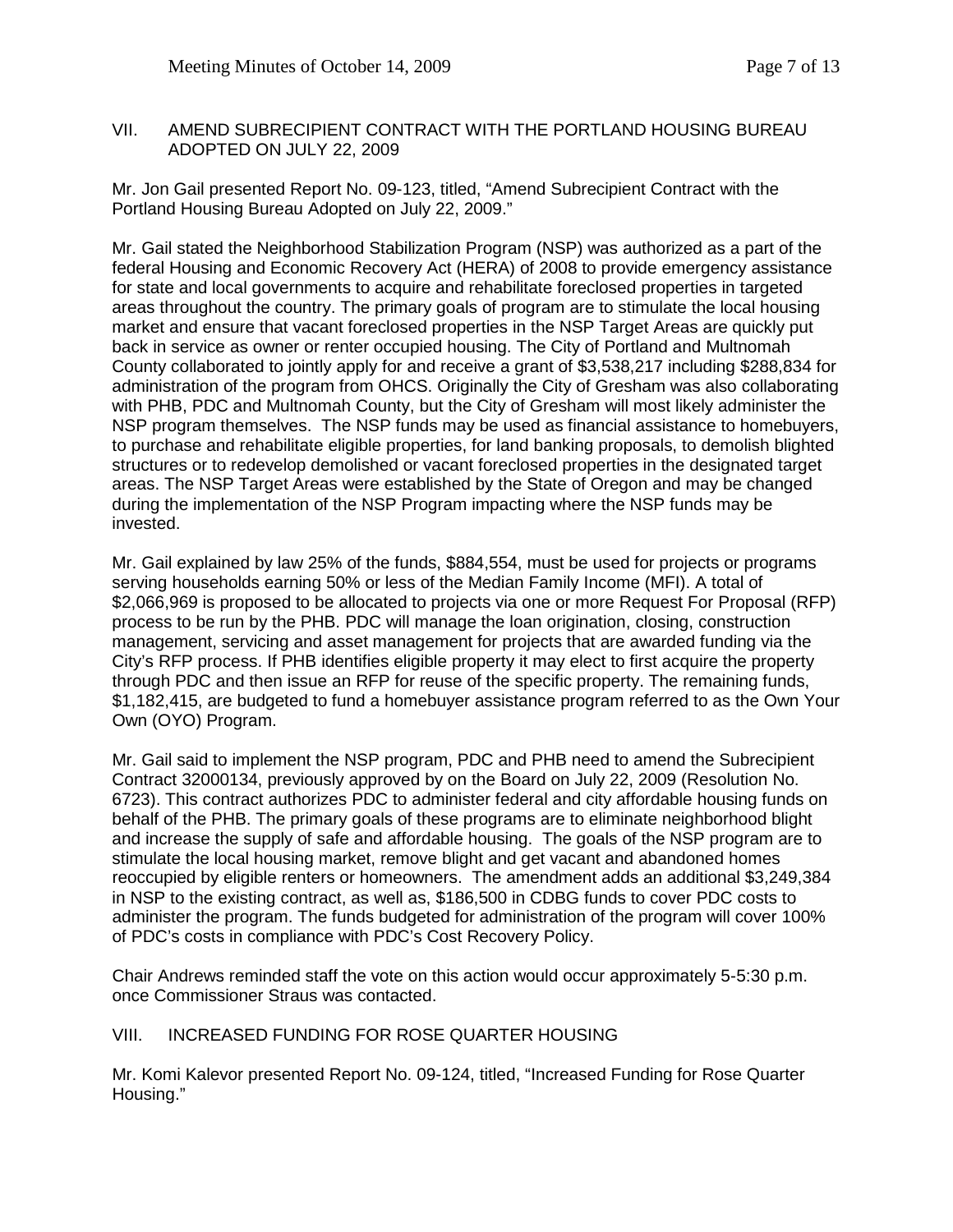Mr. Kalevor stated On March 11, 2009, the Portland Development Commission Board approved Resolution No. 6682 that provided \$1,600,000 in funding for Central City Concern's Rose Quarter Housing project), in addition to \$5,000,000 of acquisition financing that was provided in 2004. Immediately prior to project financing closing in March 2009, the developer's abatement contractor started removal of previously identified asbestos containing and mold affected gypsum drywall, as well as the removal of vinyl wallpaper. Removing the wallpaper revealed more extensive mold growth on the existing gypsum drywall finishes than was identified in previous investigations, leading to the need for complete reconstruction of the fifth floor and additional abatement activities and spot repairs throughout the building. Abatement work associated with the above identified problems has been completed and was funded through project contingencies. Reconstruction of the affected areas is in progress. The costs associated with the additional abatement work and reconstruction of affected areas is estimated at \$1,289,745. This amount combined with other known upcoming change orders of \$357,459 exceeds the project's current contingency by \$403,926. A portion of the deficit (\$179,000) can be made up through adjustments to line items in the current budget. However, given the current early stage of construction, it is prudent to recapitalize the contingency line item at 4% (\$488,812) to allow for future potential issues. This results in a funding gap of \$713,738 which is proposed to be addressed through a combination of OHCS funding, increased PDC funding, and developer equity

Mr. Kalevor said the action would authorize an increase of \$180,000 to PDC's existing \$1,600,000 loan to Central City Concern for the Rose Quarter Housing project. Central City Concern has requested in a letter dated 9/14/09 that PDC provide the \$180,000 in additional funding to cover a portion of cost overruns at the project. Further the action would enable the successful completion of an important Affordable Housing and Permanent Supportive Housing project in an underserved area of Northeast Portland. The project will also serve as the home to Multnomah County Hooper Detoxification Center

Chair Andrews reminded staff the vote on this action would occur approximately 5-5:30 p.m. once Commissioner Straus was contacted.

IX. URBAN DEVELOPMENT DEPARTMENT/BUSINESS & INDUSTRY OVERVIEW: INTRODUCTION TO THE CLUSTER FRAMEWORK

Ms. Erin Flynn stated the Portland Development Commission's (PDC's) 2008 internal reorganization that formed the Urban Development Department included the creation of a new Business & Industry Division. That action, along with the approval of Portland's Economic Development Strategy in July 2009, positions PDC well for a renewed focus on job creation and economic growth. The economic development strategy seeks to grow employment in the city by 10,000 net new jobs within five years by focusing its job growth and retention efforts on four clusters: clean technology and sustainable industries, activewear, software, and advanced manufacturing. PDC, as the city's economic development agency, is responsible for deploying the cluster approach to reach job creation goals identified by the strategy. She introduced Mr. Patrick Quinton to the Board.

Mr. Patrick Quinton stated the Portland Economic Development Strategy is predicated on the implementation of a cluster approach to create jobs. By enhancing the competitive environment for firms in four target clusters - clean technology and sustainable industries, activewear, software, and advanced manufacturing – the city can foster growth in these promising sectors.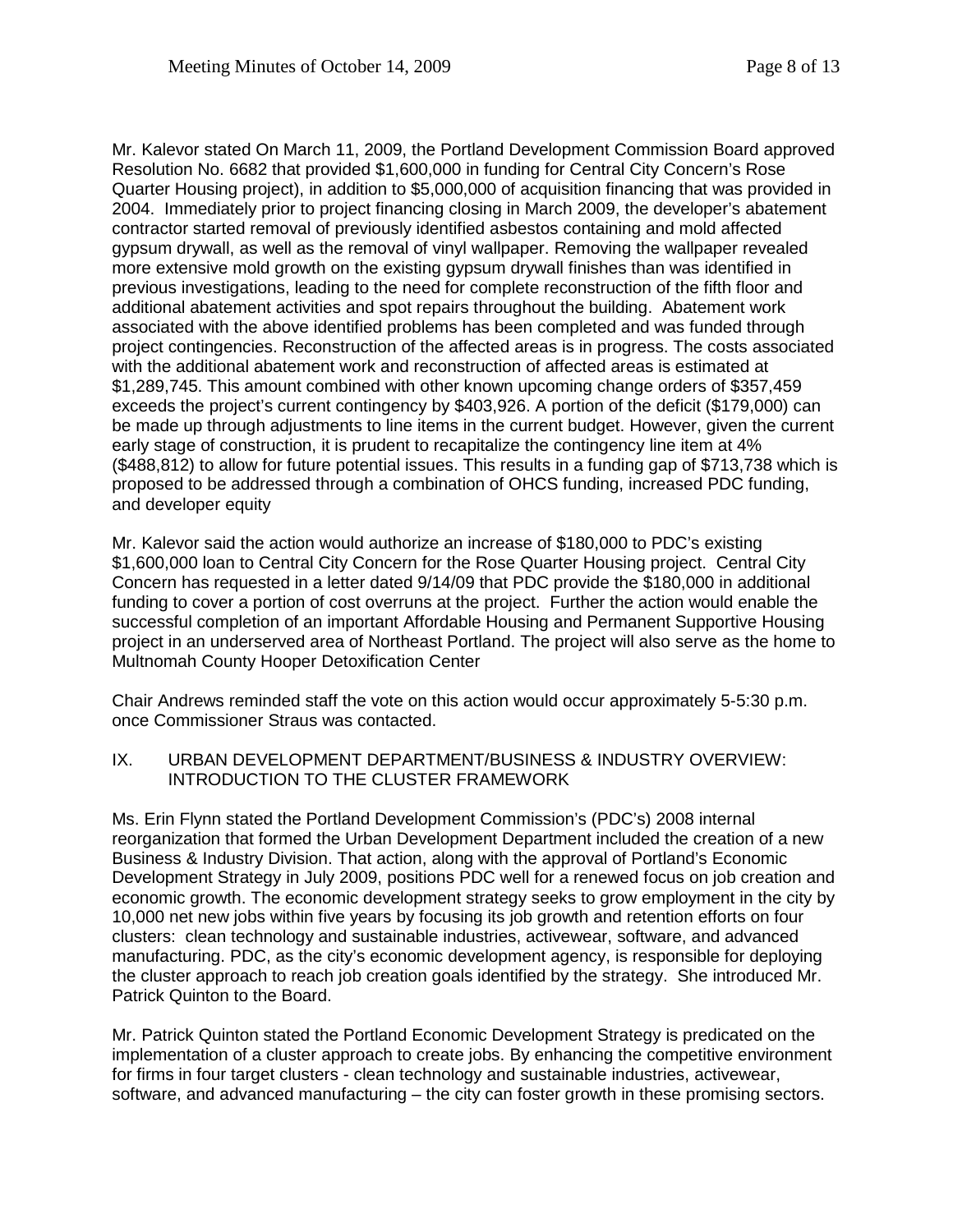In order to effectively pursue a cluster strategy, PDC will tailor its business retention, expansion, and recruitment efforts to meet the needs of cluster firms. The Business & Industry Division has embarked on an effort to organize the majority of its work to meet the needs of the clusters as defined by the clusters themselves. In addition to having three separate teams focused exclusively on cluster work, the Division's business finance team and international development efforts will have cluster growth as a primary objective.

## Why Clusters?

According to generally accepted theories about cluster formation, firms physically cluster in the same geographic area because individual firms benefit from being located near companies producing similar goods and services or those that support firms competing to provide the same type of goods and services. Cluster firms have common competitive strengths and needs and their location in the same geographic area provides multiple opportunities:

- Firms can bid for large pieces of work together;
- Cooperation and competition between firms can contribute to specializing production within each firm;
- Competition and inter-firm rivalry drive firms to perform at their most efficient and productive levels;
- Joint purchasing of common raw materials can attract bulk discounts and joint marketing;
- Stronger relationships between people working in cluster firms can lead to the creation of new ideas and new businesses;
- Cluster firms attract talent and provide talented people with a fertile environment to grow in;
- Cluster firms shape education curriculum and can focus the talent within universities, often providing synergistic relationships needed to lead to scientific innovation within institutions; and
- Clusters firms nurture the growth of professional, legal, financial, and other service industries.

Mr. Quinton said by pursuing a cluster development approach to job creation and economic growth, PDC can:

- Understand the ecosystem of relationships that create the foundation for a strong economy;
- Interact with a broad spectrum of industrial firms;
- Target real estate development projects to fit the needs of employers most likely to create jobs in the city;
- Analyze cluster firms' supply chain, which enables PDC to strategically recruit firms to the city and expand local firms;
- Coordinate retention, expansion, international trade strategic, land assembly, and workforce development activities;
- Use in-depth knowledge of particular sectors to fuel catalytic initiatives that move business development efforts beyond traditional assistance and create a cluster wide impact; and
- Selectively invest limited resources in the groups of firms that demonstrate the most promise of growth.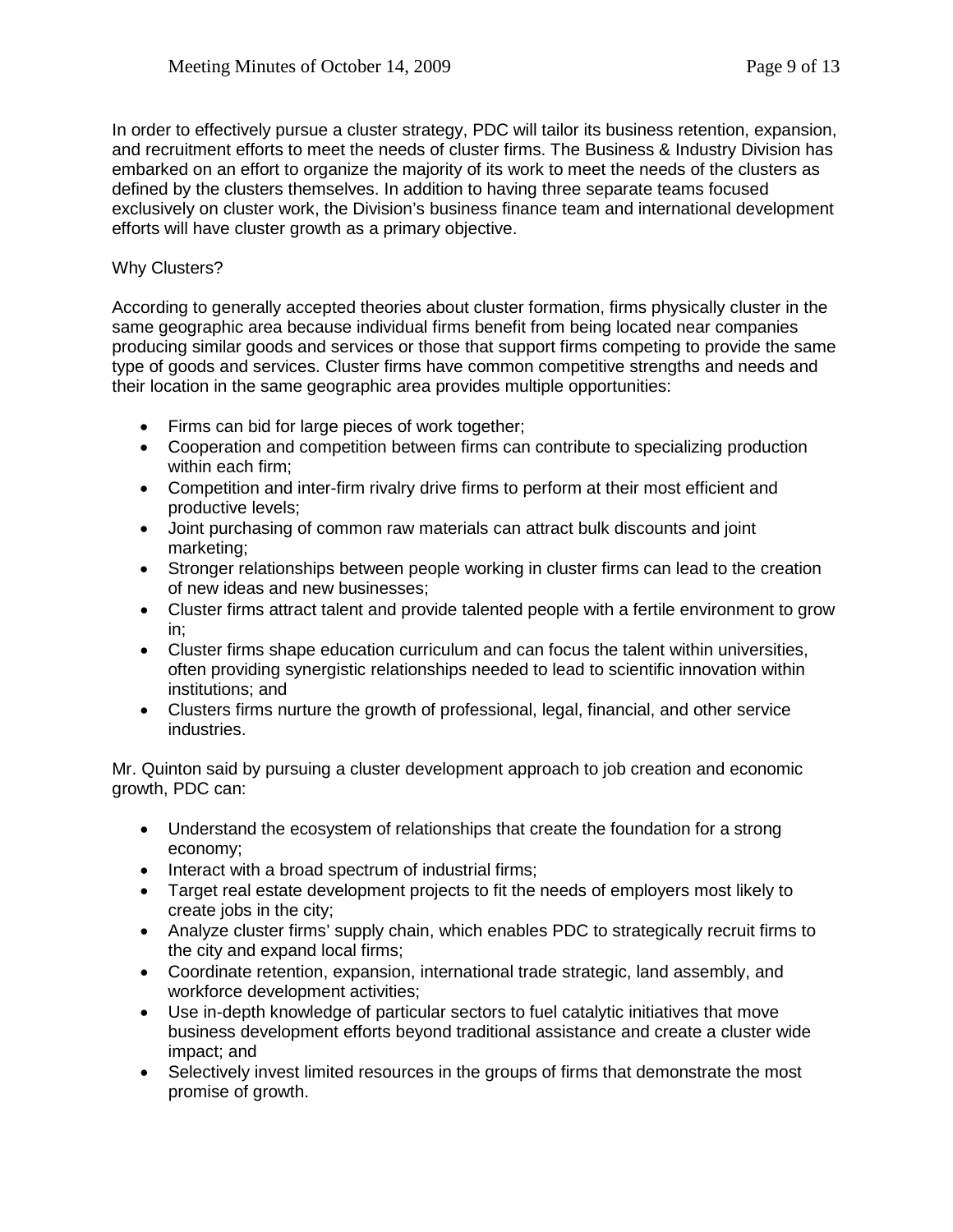He said PDC, in consultation with area economists and regional partners and using research performed by ECONorthwest, selected the clusters described below to focus the economic development strategy. These clusters are concentrated beyond national norms and demonstrated growth equal to or beyond industry averages. Their geographic concentration has contributed to the concentration of talent, deepening of local supply chains, and the creation of an internationally recognized Portland brand. A summary of the four clusters follows below:

## **1. Clean Technology and Sustainable Industries:**

- Electric Vehicles/Batteries: companies that design or develop electric vehicles, nextgeneration energy storage technology, and vehicle charging infrastructure;
- Energy Efficiency: companies that design or develop technologies to enhance the efficiency of energy generation and distribution and end-user energy consumption, as well as companies that provide services in connection with diagnosing potential energy savings in existing buildings, and implementing energy efficiency measures in existing buildings;
- Green Development: companies that design or develop high performing buildings, products, and materials for use in high performing buildings, infrastructure, and systems to support eco-districts;
- Solar Manufacturing: companies that manufacture and assemble solar energy products or that are part of the supply chain for manufacturing solar energy products; and
- Wind Energy: companies that identify, develop, and exploit wind energy resources, or that manufacture components for initial turbine construction and ongoing turbine maintenance.
- 2. **Activewear:** companies that design, manufacture, and/or market sporting and athletic apparel and camping, hiking, and outdoor gear.
- 3. **Software:** companies that design, develop, market, and support systems and application software used in personal computers, servers, embedded systems, and mobile devices.
- 4. **Advanced Manufacturing:** companies that produce or shape metal into parts or machinery; companies that manufacture equipment for transportation purposes; companies that manufacture computer, electronic and semiconductor components. PDC's focus on manufacturing *excludes* these sectors: wood product manufacturing, food manufacturing, and paper manufacturing.

Mr. Quinton stated PDC's Business & Industry Division has made significant progress in advancing the cluster work of the strategy. Staff has been engaged in analysis of the four target clusters, in addition to other industry sectors, for at least two years, and as a result, PDC possesses a wealth of data on the four clusters, including inventories and detailed industry reports on each cluster. In particular, PDC has developed a comprehensive inventory and mapping of the supply chains for the five specialties within the clean tech cluster. This research is a valuable foundation for future work for each of the clusters and allows for meaningful evaluation of the effectiveness of the cluster approach. He said PDC is also participating in a successful process of aligning city, regional, and state economic development efforts around the industry clusters identified in the strategy. This alignment will leverage the city's resources and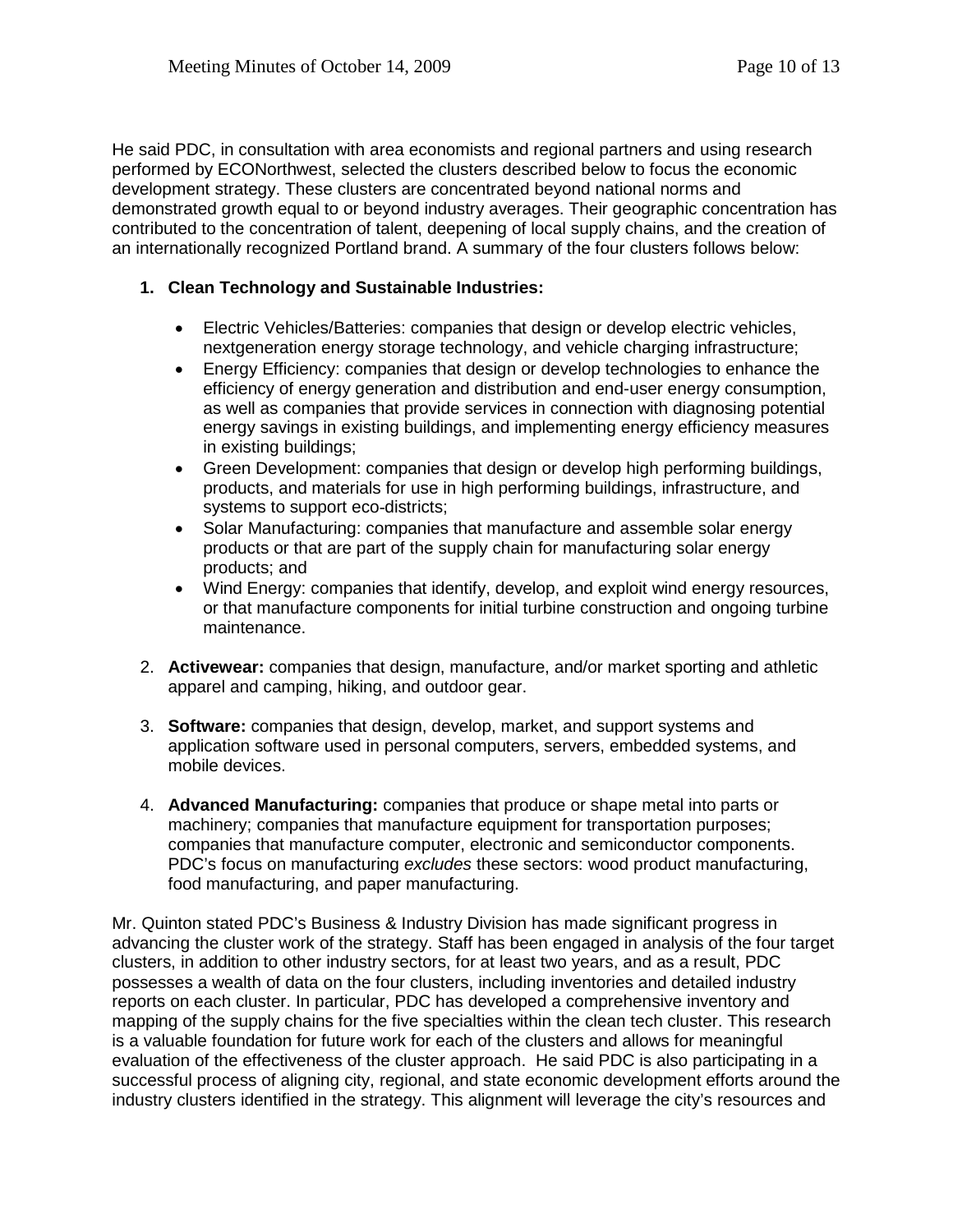eliminate duplicate efforts, and has already produced a unified action plan for marketing and trade show activities for the clean tech cluster. In August, Business & Industry staff completed a framework for working with clusters based on best practices throughout the world. This framework will serve as a playbook for PDC's work with all clusters and ensure that interventions in clusters follow a consistent methodology. In addition, the framework serves as a tool for communication both internally and externally so that staff and partners understand how the agency approaches its work with businesses. The cluster framework divides the work into two phases that include the following steps:

**Phase I** – Investigate, inventory, and convene clusters to:

- Assemble a snapshot of an industry's growth potential;
- Map individual firms active in the cluster, their position in the supply chain and the system of relationships that make the cluster competitive in the region;
- Develop working partnerships with cluster entrepreneurs, who are important for identifying other key cluster participants as well as cluster opportunities and gaps; and
- Convene key cluster members to allow for cluster consensus and leadership to emerge to drive future action.

**Phase II** – Diagnose, act, and evaluate to:

- Synthesize findings from quantitative and qualitative research;
- Formulate a strategic plan that cluster entrepreneurs can have ownership of and collectively implement so that government resources are well leveraged;
- Implement action plan; and
- Determine if actions are meeting objectives and if cluster is capable of self-sustaining intervention.

### X. CONSENT AGENDA

Chair Andrews called for a motion to adopt the Consent Agenda:

Resolution No. 6742, titled, "Creating a New Position on the River District Urban Renewal Advisory Committee to Represent Portland Public Schools, and Appointing Ms. C.J. Sylvester to Fill Such Position."

Resolution No. 6743, titled, "Creating a New Position on the Lents Town Center Urban Renewal Advisory Committee to Represent Portland Public Schools, and Appointed Mr. Douglas Capps to Fill Such Position."

Commissioner Straus moved and Commissioner Mohlis seconded the motion to adopt Resolution Nos. 6742 and 6743.

AYES: Andrews, Ferran, Mohlis, Straus NAYS: None

XI. VOTES ON ACTION ITEMS

Commissioner Straus joined the meeting at 5:00 p.m.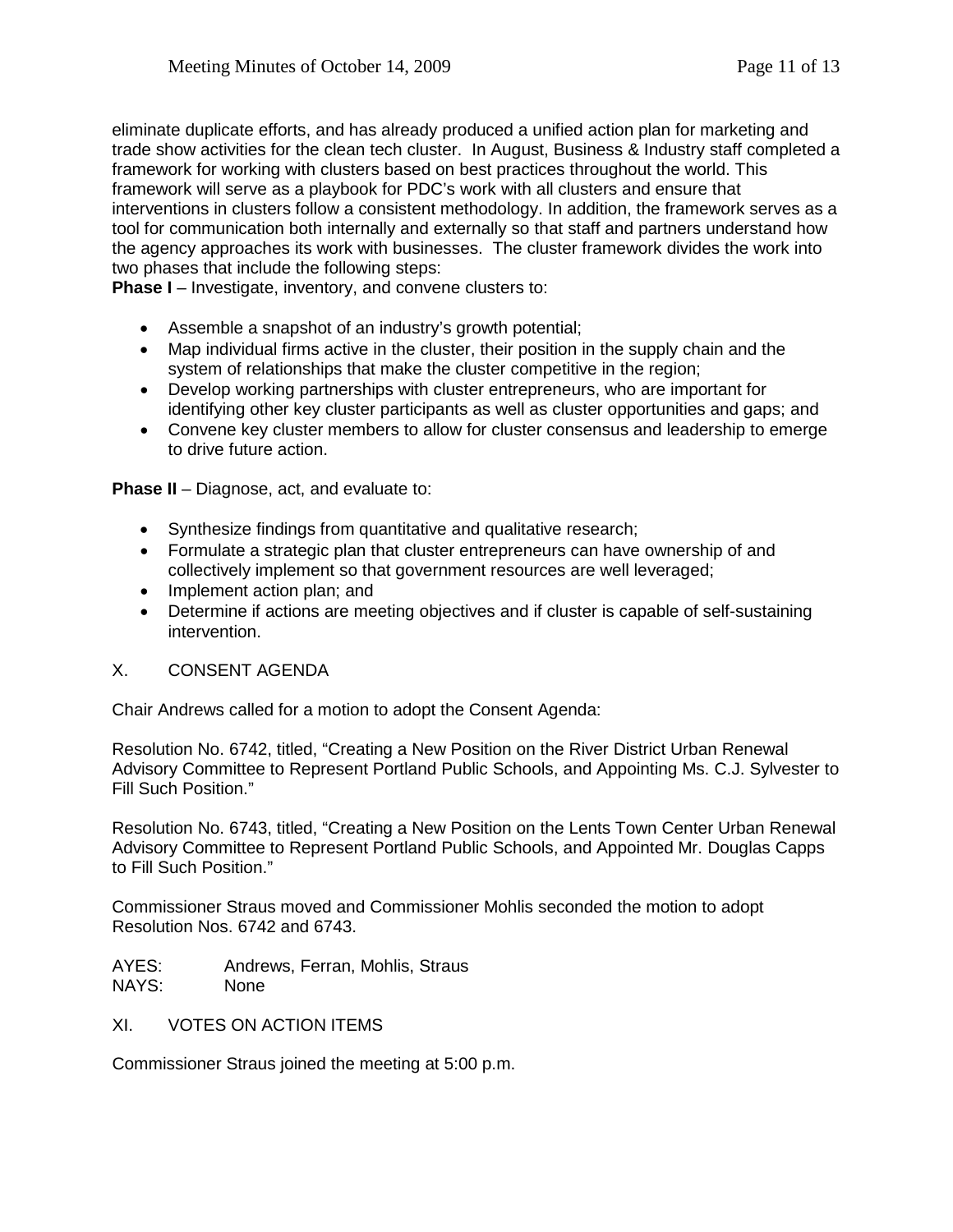Chair Andrews called for a motion to adopt Resolution No. 6744, titled, "Resolution Requesting the Portland City Council to Issue Bonds Payable in an Amount Not to exceed \$36 Million from the River District Urban Renewal Area Tax Increment Revenues to Finance the Resource Access Center; Authorizing Pledging Revenues from that Area; And Providing for Related Matters."

Commissioner Ferran moved and Commissioner Mohlis seconded the motion to adopt Resolution No. 6744.

| AYES: | Andrews, Ferran, Mohlis, Straus |
|-------|---------------------------------|
| NAYS: | <b>None</b>                     |

Chair Andrews called for a motion to adopt Resolution No. 6745, titled, "Establishing Own Your Own Program to Assist Income Eligible Homebuyers Purchase Vacant Foreclosed Homes; And Adopting Financial Assistance Guidelines."

Commissioner Ferran moved and Commissioner Mohlis seconded the motion to adopt Resolution No. 6745.

AYES: Andrews, Ferran, Mohlis, Straus NAYS: None

Chair Andrews called for a motion to adopt Resolution No. 6746, titled, "Approving an Amendment of Subrecipient Contract No 32000134 between the Portland Development Commission and the Portland Housing Bureau to Increase the Total Contract Amount From \$6,288,324 to \$9,724,209 For the Implementation and Administration of the Neighborhood Stabilization Program.

Commissioner Ferran moved and Commissioner Mohlis seconded the motion to adopt Resolution No. 6746.

AYES: Andrews, Ferran, Mohlis, Straus NAYS: None

Chair Andrews called for a motion to adopt Resolution No. 6747, titled, "Approving \$180,000 Loan Increase to Central City Concern for the Previously Approved Rose Quarter Housing."

Commissioner Mohlis moved and Commissioner Ferran seconded the motion to adopt Resolution No. 6747.

AYES: Andrews, Ferran, Mohlis, Straus NAYS: None

Chair Andrews called for a motion to adopt Resolution No. 6748, titled, "Authorizing Settlement of Litigation between the Portland Development Commission and a former employee."

Commissioner Mohlis moved and Commissioner Ferran seconded the motion to adopt Resolution No. 6748.